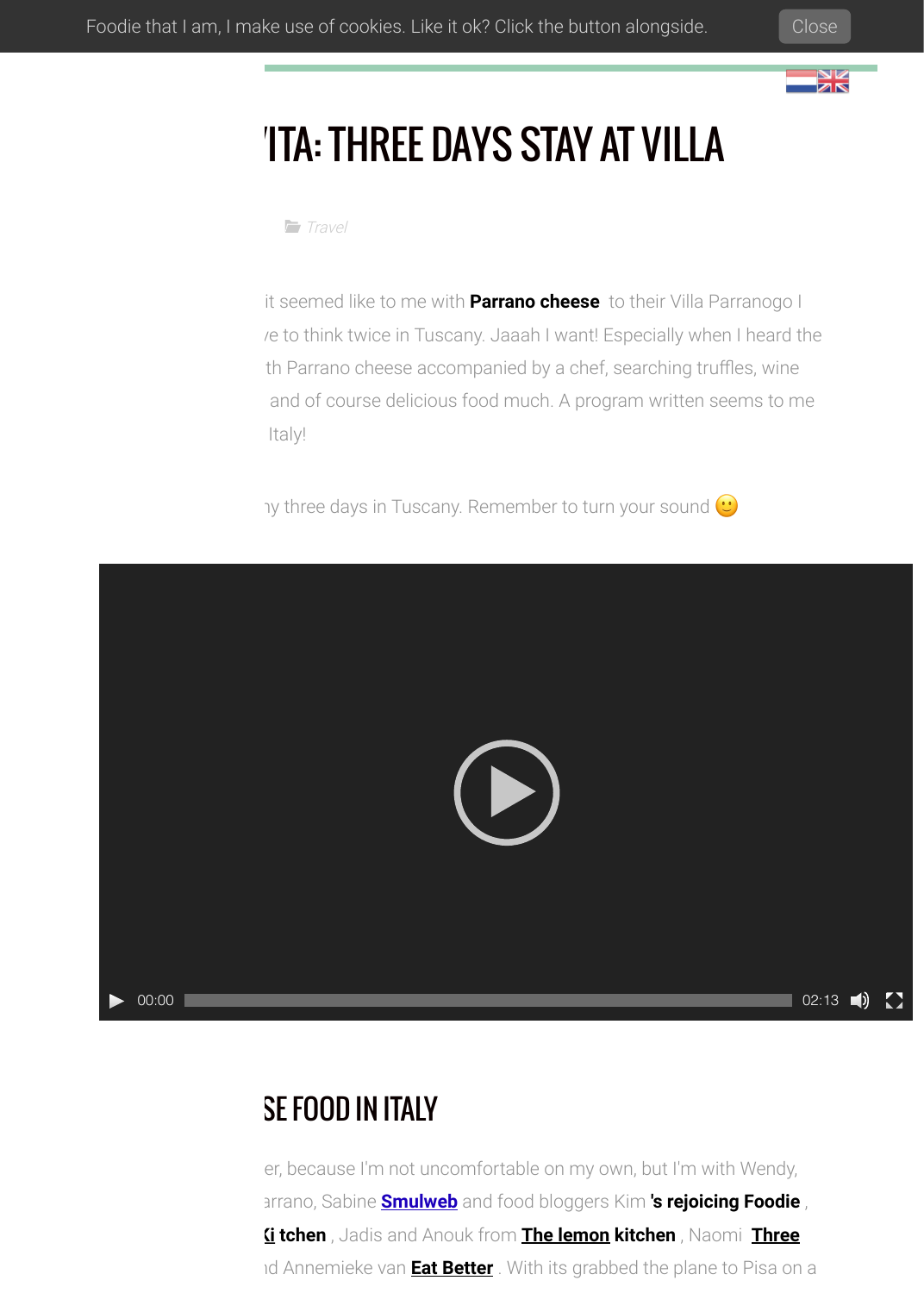Thursday afternoon to let us three days soaking in a lot of cheese and a touch of la dolce vita!

## PARRANO VILLA IN TUSCANY

A short flight and trip by private bus further we meet about three hours in Arezzo a town about 95 kilometers southeast of Florence. Waah this estate is called Torre del Tartufo, or tower of truffles. I'm really gone to heaven!

And Villa Parrano is beautiful! I can stay here certainly more than three days.

And soaking in the pool is not a punishment (or the hot tub, which is really, really hot btw).

# TUSCOOKANY COOKING SCHOOL

Villa Parrano is a clever invention of Wendy Frie. Wendy has been working for several years for Parrano cheese and manager of De Waag Gouda where daily considerable Parrano cheeses are eaten. She came up with the idea of a villa amidst Tuscany for a few days to rename Villa Parrano. Allowing guests to completely surrender to the Parranogevoel.

Great bubbling with the cheese, the cheese and cooking with that kind of fine scenes. They found the villa at Torre del Tartufo and that was exactly what they needed to Parrano adventure.

The location is also known for her cooking school Tuscookany where foodies learn the secrets of Italian cuisine of Chef Franco.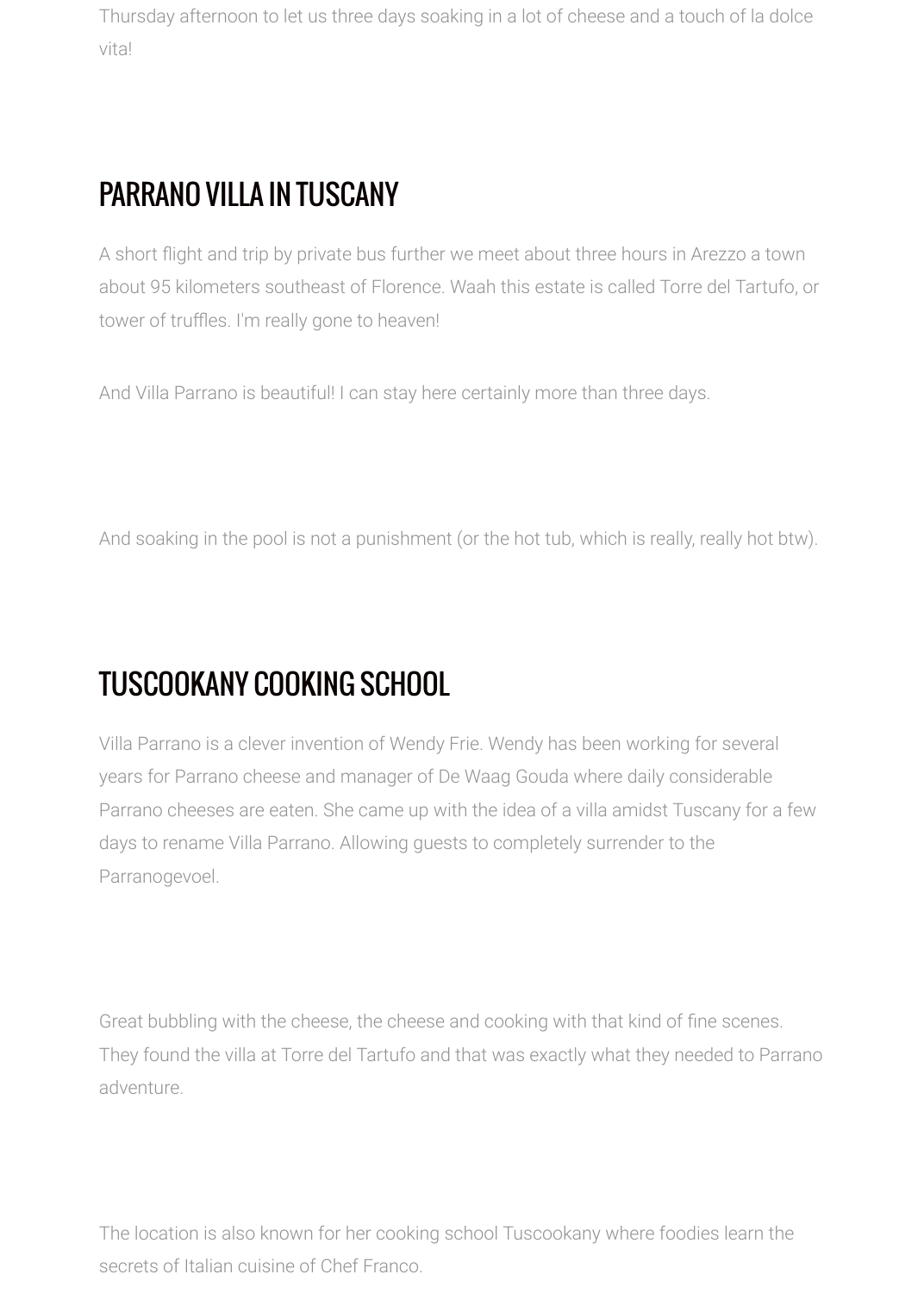Chef Franco at work

## BUBBLING WITH PARRANO

One thing I've learned anyway in three days at Villa Parrano Parrano is that cheese is a damn good drink cheese blends very well with wine. Besides the well-known spreading cheeses they have chips, zest and freshly sliced cheeses. This cheese blocks come in two flavors: Robusto and Originale.

Parrano Robusto

The Robusto is as the name suggests delicious rough and rugged. This ancient cheese tastes like Parmesan cheese and delicious way snackt example a Tuscan wine.

The Parrano Originale is a young cheese also very good weghapt.

How well Parrano tastes with cheese we may experience during a wine tasting with cheese at Villa La Ripa. At around eleven o'clock in the morning to the wine and cheese ... look that's just the good life.

Saverio Luzzi bought Villa La Ripa Arezzo years ago. He's actually not a winemaker, he is a doctor (neurologist and psychologist) and wanted to escape the bustle of the city. Stumbled across this villa in Tuscany with vineyards, fell in love with and bought the property.

During the renovation, he discovered that the villa is built on top of a villa from the Roman period and he discovered that the vines are very old. Anyway Luzzi did not make wine, work too hard it seemed to him, so he wanted out let the vines and trees to keep coming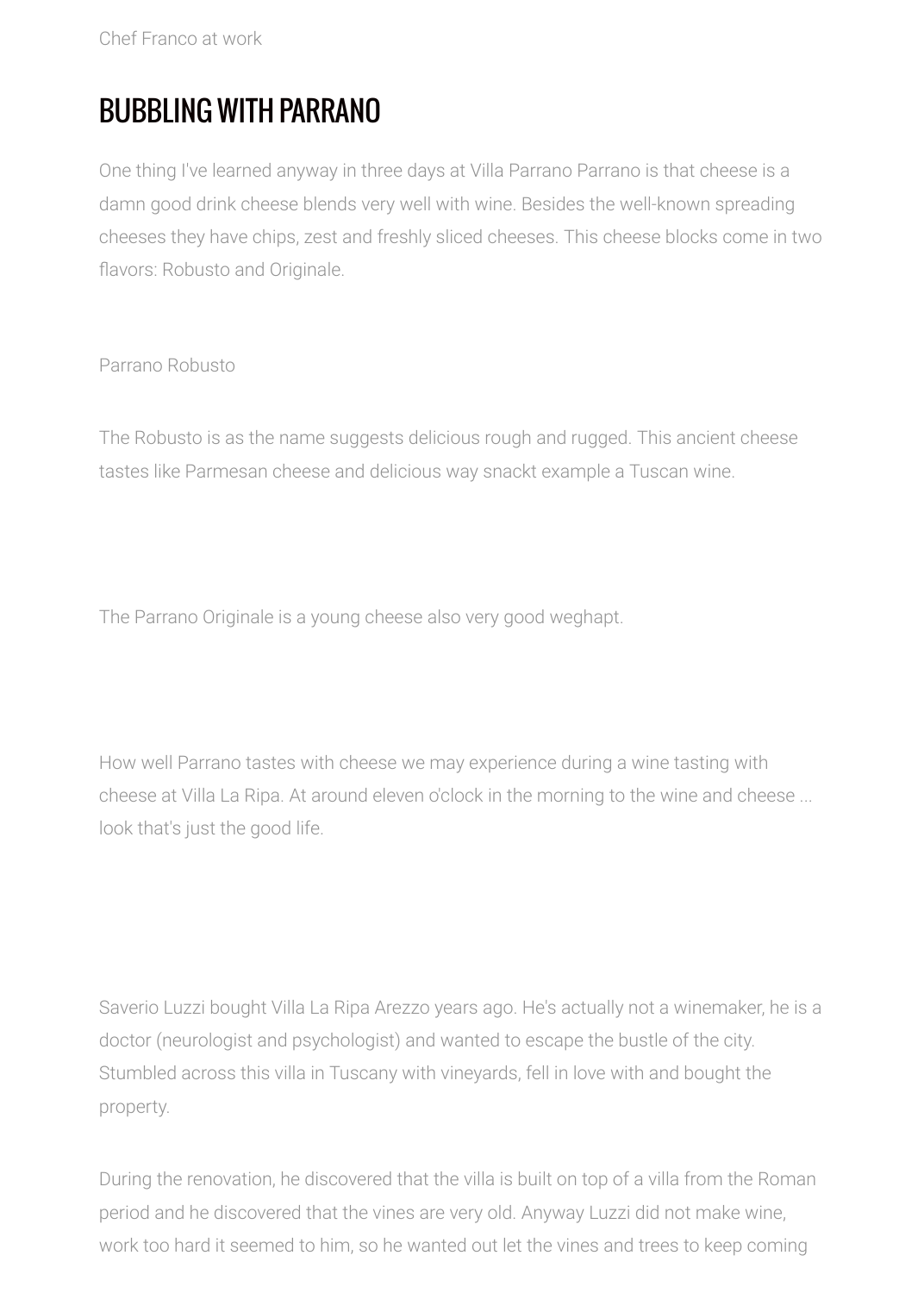back. One of his patients was accidentally winemaker supposed to give this to his doctor and the vineyard begged him a chance. If necessary, he would make him free of wine a year, as long as he valuable vineyard but left. Luzzi gave the vines a chance and is an avid wine maker now.

Saverio Luzzi winemaker and Doctor

The Sangiovese likes to be in the Tuscan climate. This grape it does very well here. Luzzi wines have won several awards. The Peconi wine won the award for best Sangiovese and Psyco won the award for best Super Tuscany. A Super Tuscany is an invention of the Italians. This is a local grape is mixed with an international grape. The Psycho consists of 50% of Sangiovese, and 50% from Cabarnet.

The grapes are harvested only at Villa la Ripa as they are perfecto. If that means that the grapes must be harvested at different times, they do. Last year they harvested 18 times resulting in 18 pressings.

One of his wines he called Psyco. A small nod to his original profession as a physician.

Photo by The rejoicing Foodie

Of course I am first to dive into the vineyards. That I see, smell and feel.

## TRUFFLES SEARCH IN TUSCANY

Remember when I told Torre del Tartufo literally means tower truffle? And that is not just. Oh no, because our Parrano Villa is surrounded by a truffle rich soil. Oh yes! And we may also note in truffle hunting.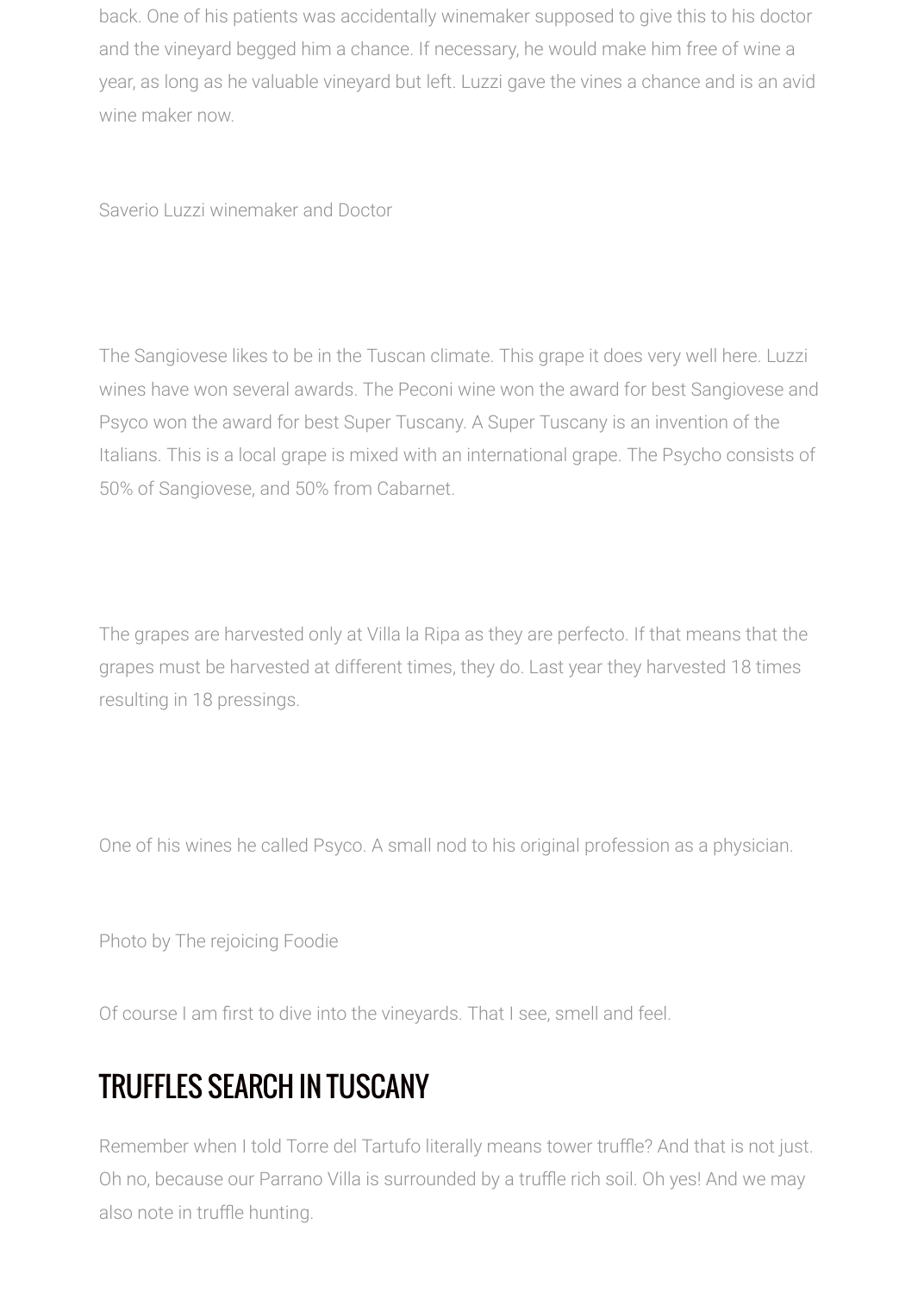Chef Franco gives us a crash course about who what where truffle.

And then, this fluffy friend hunting. This sweetheart you still want to bring in your suitcase to take home. Previously he hunted ducks, but they do not anymore so now he can look for truffles.

This truffle sniffing dog explores the terrain. Unfortunately they have experienced in Italy with a bizarre dry summer so the quality of the truffle is not too good. But our truffleseeking friend found some truffles in no time.



This is the catch. Because of the drought, this is only worth 5 euros. Quite a shame, but we go there with the father cook!